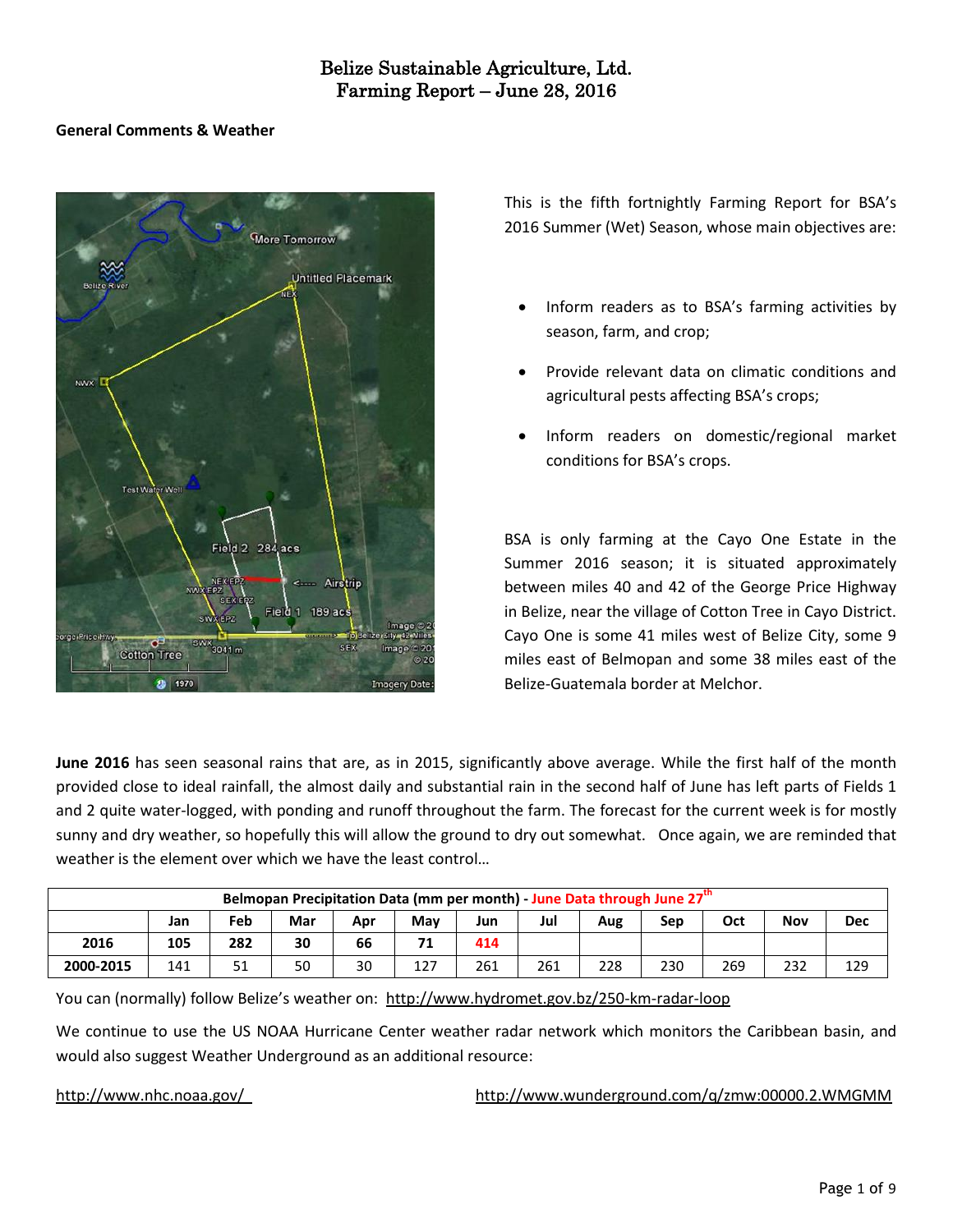**Cayo One** ~ 473 acres (100% non-irrigated)

#### **Farm Operations**

#### Land Preparations

These were timely completed, and a full description is provided in the Lot Records at the end of this document.

#### Rain Impact

The weather has been less than cooperative for good growing conditions. In particular we have had rain: lots and lots of rain. Our fields are completely waterlogged with ponding and runoff throughout the whole farm. The rains are interspersed with periods of bright intense sunlight and generally windy conditions. This allows the crop to cope somewhat better but a week of dry is needed to bring the crop into a strong growth position. Weather forecasts for the region are erratic and contradictory so we hesitate to make any intermediate forecasts, although the last two days have been warm, breezy, and rain free. June's heavy rains are a reminder of the importance of implanting our drainage program as soon as possible (Dry Season 2016/2017). While this could not fully mitigate heavy rain, drainage tiling would allow 3/8"-1/2" of water to be drained off the land every day which would not only absorb water but it would sharply reduce surface run-off.

#### Seed Selection & Planting

Planting began on Saturday May 28<sup>th</sup> and finished on June 1<sup>st</sup>. Final acreages planted were:

- **DeKalb 7088 - 425 acres (Part of Field 1 and all of Field 2) @ 27,656 seeds/acre**
- **Dow 3383 - 24 acres (Part of Field 1) @ 27,656 seeds/acre**
- **American Seed & Genetics R9000 - 24 acres (Part of Field 1) @ 27,656 seeds/acre**

All varieties displayed a vigorous germination *in vitro*, and mostly strong initial emergence *in terra.* This is when problems first became visible. The Field count table below provides clear evidence of those problems:

|     | Loc. Count Loc. | Count                     | Loc. | Count | Loc. | Count | Loc. | Count | Loc. | Count | Loc. | Count | Loc. | Count | Loc.  | Count | Loc.  | Count | Loc. | Count | Loc. | Count | Loc.  | Count | Loc.  | Count | Loc. | Count Loc. |    | Count |
|-----|-----------------|---------------------------|------|-------|------|-------|------|-------|------|-------|------|-------|------|-------|-------|-------|-------|-------|------|-------|------|-------|-------|-------|-------|-------|------|------------|----|-------|
|     | 23              | 26                        | 3    | 25    |      | 17    |      | 24    |      | 21    |      | 20    | 8    | 23    |       | 27    | 10    | 24    | 11   | 23    | 12   | 22    | 13    | 25    | 14    | 27    | 15   | 25         | 16 | 17    |
|     | 26              | 24                        |      | 25    |      | 23    |      | 29    |      | 23    |      | 18    |      | 20    | (Dow) | 27    | (ASG) | 28    |      | 24    |      | 23    | (Dow) | 29    | (ASG) | 24    |      | 25         |    | 22    |
|     | 24              | 21                        |      | 21    |      | 18    |      | 28    |      | 26    |      | 23    |      | 20    |       | 27    |       | 27    |      | 26    |      | 24    |       | 26    |       | 23    |      | 27         |    | 22    |
|     | 27              | 24                        |      | 22    |      | 23    |      | 22    |      | 24    |      | 24    |      | 23    |       | 28    |       | 25    |      | 27    |      | 22    |       | 22    |       | 26    |      | 28         |    | 16    |
|     | 26              | 25                        |      | 28    |      | 8     |      | 28    |      | 24    |      | 17    |      | 23    |       | 28    |       | 28    |      | 27    |      | 26    |       | 24    |       | 28    |      | 28         |    | 23    |
|     | 24              | 23                        |      | 22    |      | 18    |      | 25    |      | 27    |      | 16    |      | 24    |       | 25    |       | 24    |      | 27    |      | 19    |       | 26    |       | 26    |      | 25         |    | 22    |
|     | 23              | 22                        |      | 22    |      | 20    |      | 26    |      | 22    |      | 24    |      | 22    |       | 28    |       | 25    |      | 28    |      | 21    |       | 28    |       | 25    |      | 28         |    | 20    |
|     | 24              | 23                        |      | 23    |      | 11    |      | 25    |      | 23    |      | 18    |      | 9     |       | 28    |       | 26    |      | 18    |      | 18    |       | 26    |       | 26    |      | 28         |    | 18    |
|     | 25              | 14                        |      | 28    |      | 10    |      | 23    |      | 20    |      | 18    |      | 18    |       | 26    |       | 25    |      | 24    |      | 24    |       | 27    |       | 27    |      | 28         |    | 20    |
|     | 25              | 23                        |      | 21    |      | 20    |      | 26    |      | 21    |      | 23    |      | 19    |       | 27    |       | 25    |      | 25    |      | 24    |       | 29    |       | 27    |      | 28         |    | 18    |
|     | 23              | 24                        |      | 26    |      | 20    |      | 27    |      | 24    |      | 16    |      | 14    |       | 25    |       | 26    |      | 23    |      | 27    |       | 28    |       | 25    |      | 28         |    | 24    |
|     | 26              | 27                        |      | 22    |      | 18    |      | 26    |      | 23    |      | 19    |      | 14    |       | 27    |       | 24    |      | 19    |      | 24    |       | 28    |       | 28    |      | 28         |    | 23    |
|     | 26              | 22                        |      | 26    |      | 13    |      | 27    |      | 24    |      | 22    |      | 18    |       | 28    |       | 23    |      | 26    |      | 24    |       | 28    |       | 26    |      | 28         |    | 19    |
|     | 24              | 23                        |      | 23    |      | 16    |      | 26    |      | 27    |      | 22    |      | 22    |       | 28    |       | 28    |      | 29    |      | 25    |       | 28    |       | 26    |      | 28         |    | 19    |
|     | 28              | 23                        |      | 24    |      | 21    |      | 27    |      | 22    |      | 24    |      | 23    |       | 28    |       | 25    |      | 19    |      | 20    |       | 28    |       | 27    |      | 27         |    | 20    |
|     | 23              | 23                        |      | 25    |      | 19    |      | 23    |      | 20    |      | 18    |      | 19    |       | 26    |       | 29    |      | 21    |      | 24    |       | 29    |       | 23    |      | 28         |    | 22    |
| Avg | 24.81           | 22.94                     |      | 23.94 |      | 17.19 |      | 25.75 |      | 23.19 |      | 20.13 |      | 19.44 |       | 27.06 |       | 25.75 |      | 24.13 |      | 22.94 |       | 26.94 |       | 25.88 |      | 27.31      |    | 20.31 |
|     |                 |                           |      |       |      |       |      |       |      |       |      |       |      |       |       |       |       |       |      |       |      |       |       |       |       |       |      |            |    |       |
|     | DeKalb only:    | 000s Plants/Acre<br>22.67 |      |       |      |       |      |       |      |       |      |       |      |       |       |       |       |       |      |       |      |       |       |       |       |       |      |            |    |       |
|     | Trials only:    | 26.41                     |      |       |      |       |      |       |      |       |      |       |      |       |       |       |       |       |      |       |      |       |       |       |       |       |      |            |    |       |
|     | Cayo One Avg:   | 23.61                     |      |       |      |       |      |       |      |       |      |       |      |       |       |       |       |       |      |       |      |       |       |       |       |       |      |            |    |       |

One of the three lots of DeKalb-7088 seed, representing some 60 bags (120 acres of seed) developed major issues after emergence. We have observed very irregular vigor with erratic plants varying from unusually small to unusually large.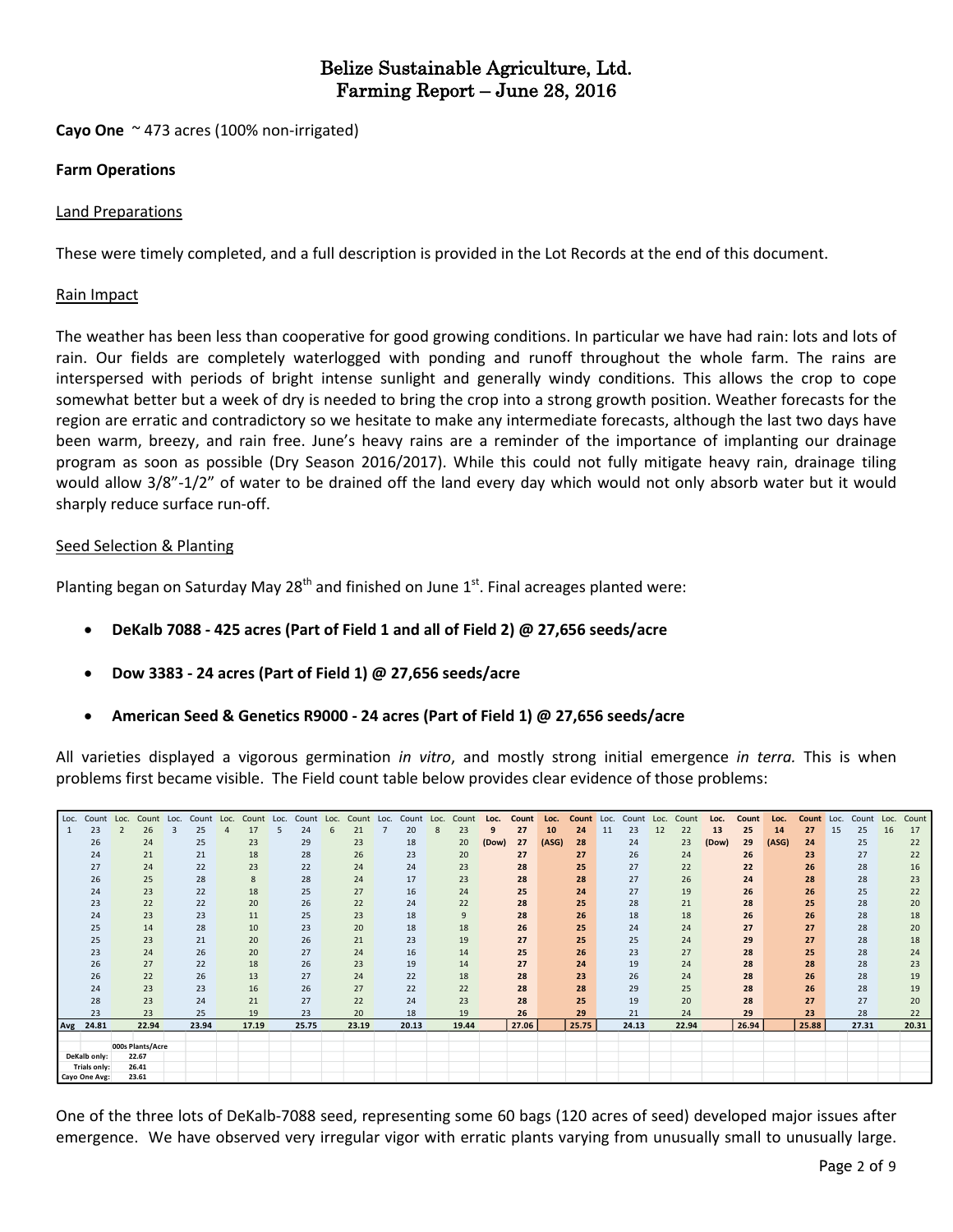Representatives from the Distributor (Belagro) and the Manufacturer (Monsanto) were summoned to Cayo One to inspect our fields. Given that some of the DK-7088 showed very good results, and that both of the trials have showed very good results, everyone agreed that there are quality issues with the seed. The Monsanto Tech-Rep agreed to report back to HQ and seek guidance. We have also been able to confirm that these issues were repeated not only among several of the larger farmers in Cayo District, but also among farmers in neighboring Petén province (Guatemala) and Mexico's Yucatan Peninsula.

These seed issues will clearly have a negative impact on yields. However, we began with conservative harvest targets, and we are in no way suggesting that our yield targets need yet be revised downwards (from 107 Bushels/acre, 60 cwt/acre, 6.7mt/Ha). Subject to reasonable weather going forward we remain confident that we will reach our targets. We will also be comparing DK 7088 yields with yields from the Dow and ASG seeds. Where these are materially higher that the DK 7088 we will be seeking compensation from the Agent & Manufacturer. To that end we have withheld payment on the DK 7088 seed, which would cover any lost profit margin on the first 15% of lower DK 7088 yields.

#### Fertilizer Program

We feel it is worth repeating BSA's fertilizer strategy for Cayo One, which is based on multiple goals:

- 1. Test the impact of higher fertilization rates on yields
- 2. Ensure that fertilization is at least 110% of theoretical "maintenance rates"
- 3. Test one plot for higher Nitrogen Applications
- 4. Initiate long term trial of organic worm based soil enrichment

For a detailed discussion of BSA's fertilizer strategy, see the May  $31^{st}$  report and the field matrices later in this report. However, based on experience at planting time this year and last, and being mindful of an expected sharp increase in acreage under production going forward, we intend to monitor this crop's performance to possibly re-evaluate our strategy regarding liquid fertilizers.

#### Early Crop behavior

The corn emerged promptly after the two rains that we had a few days after planting. The vigor looked good; spacing and singulation were very acceptable, subject to the issues described above.

#### Dow 3383 Trial

This variety certainly shows promise. The seed was very uniform and large flat kernels were used. This seed also had almost 100% germination rates with superior vigor when compared to both other varieties. At 20 days of age it is clearly an additional 4" in height, has slightly wider leaves and also slightly darker green in color. However, it has some unwanted characteristics that will likely disqualify it from our seed selection for next year.

- 1. Lodges easily: Plants are lodging already; this is partially due to the extreme wet weather but also to brace roots that are completely absent. These brace roots will certainly grow but in the meantime some plants are lying on their side.
- 2. Tillering: The tendency for the plant to grow another shoot from the base of the plant when subjected to stress, in this case water. This tiller will not produce a harvestable cob and robs the rest of plant of nutrients and possibly water.
- 3. Our lead customer has already told us that they are not interested in this variety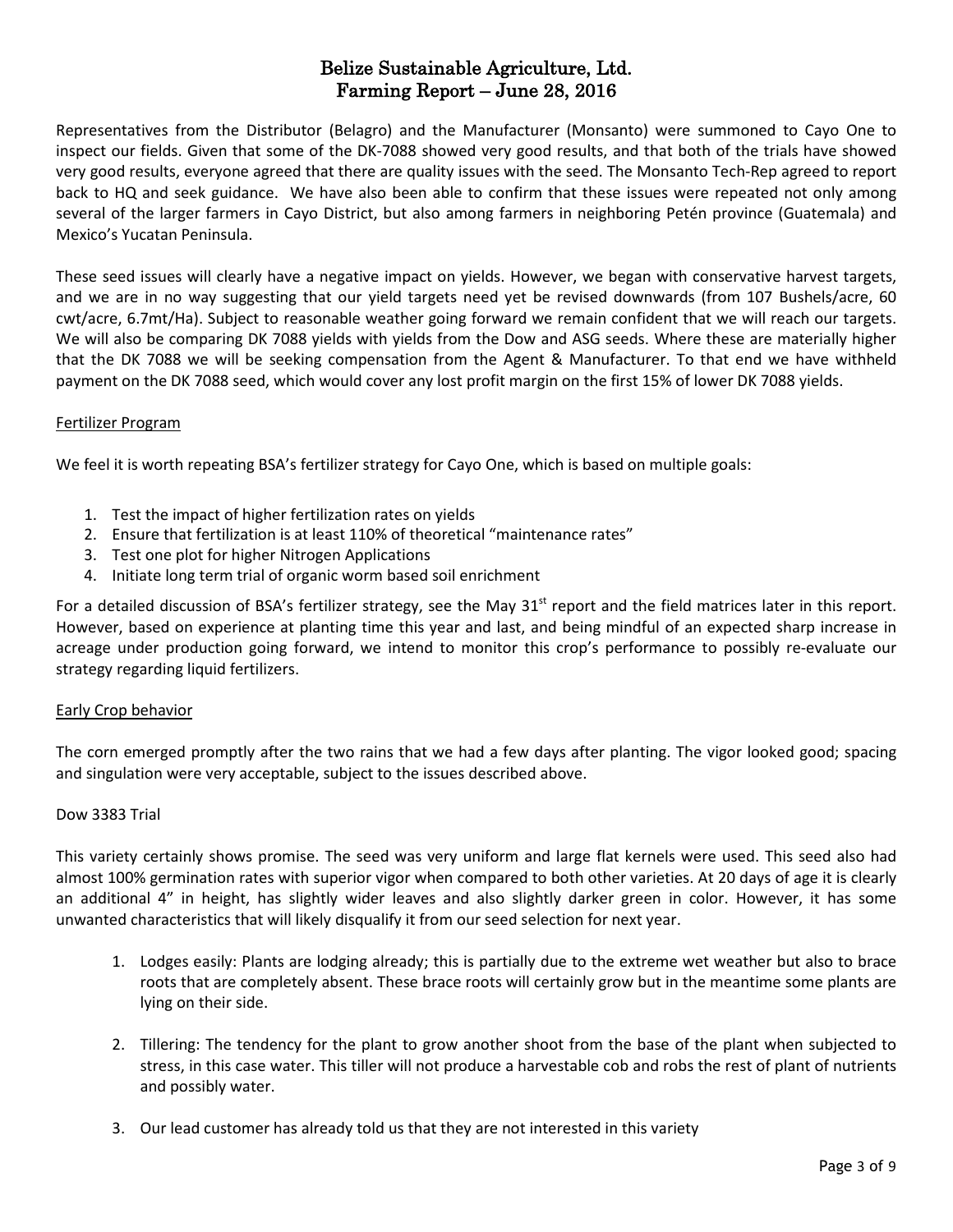#### ASG RY9000 Trial

This variety looks like a solid performer. The seed selected was large round and kernels were consistent in size. It proved to have a respectable 93% germination and good vigor. The plant seems to be responding in a slightly odd way due to the ample water supply; leaves are curling slightly. In areas of better drainage this is not observed. There is another possible reason for this; application of herbicide. We certainly want to address this concern with the seed supplier and are hoping for favorable results. It is still uncertain whether our snack food customer in Guatemala will be interested in this variety. Presently it looks like it could be a good performer.

#### DeKalb 7088

This variety clearly takes the ribbon when it comes to root development. This can be seen in some of the pictures attached. Plants at 20 days from germination are sending out brace roots in order to stabilize the plant. This is even during very wet conditions. This is an admirable quality and one which makes DeKalb a preferred variety. Unfortunately, it also seems to be the favorite for worms (a controllable issue but at a cost).

The issues with germination and plant vigor described above have been very disappointing as this is also the preferred variety for our customer. We certainly hope that the seed issue is a "One-Off" occurrence that the manufacturer will forcefully address. Moreover, we will be considering better ways of determining germination moving forward. This will require that we have our seed in stock much sooner to be able to carry out more real-life (*in terra)* testing instead of the lab testing (*in vitro*) which we are currently using.

#### Weeds and grasses

We were extremely disappointed by the results of our weed and grass control application immediately after planting. Both of the herbicides used are pre-emerge which means grasses and weeds should not even surface as they are killed at germination. We had areas of no control and areas where control was very acceptable but the latter areas were spread over the whole farm. We rapidly took the decision to apply a rescue herbicide to kill the weeds and grasses that had escaped the earlier applied herbicide. It is a little premature to make a definitive statement whether this has wiped out the problem but indications are already that it has done a good job. This is another timely reminder of the need for continuous vigilance and the willingness to take corrective measures rapidly.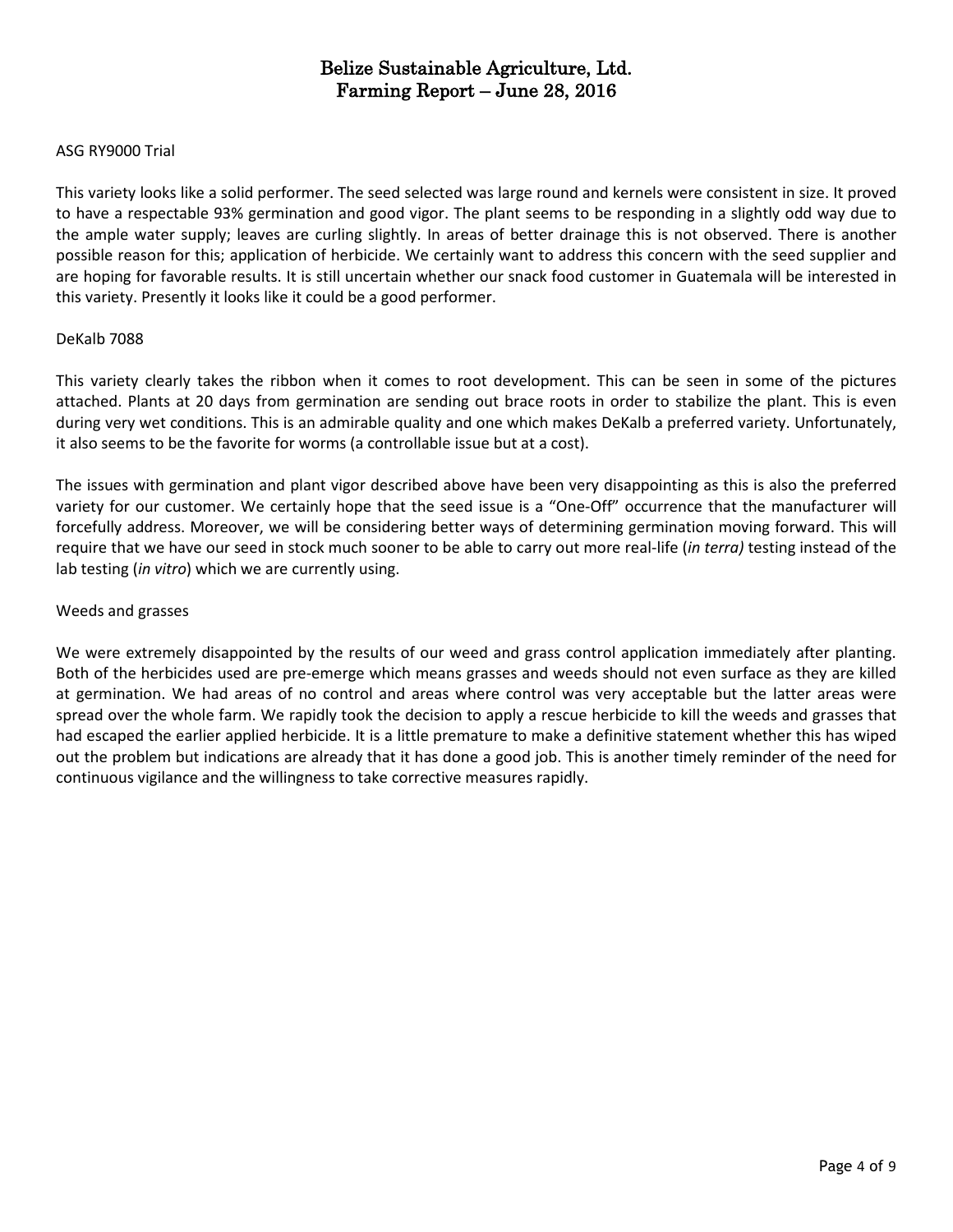

**Cayo One Northerly – Starting to dry – June 28, 2016**



**Field 1 Dow Trial Looking Good despite rain! 6/24/16**



**Field 2 DK 7088 poorly germinated area Day 22 6/23/16**



**Cayo One Easterly – Very Wet! – June 23, 2016**



**Field 1 Dow Trial Under Water Day 22 – June 23, 2016**



**Field 1 DK 7088 Strong Brace Roots Day 22 – 6/23/16**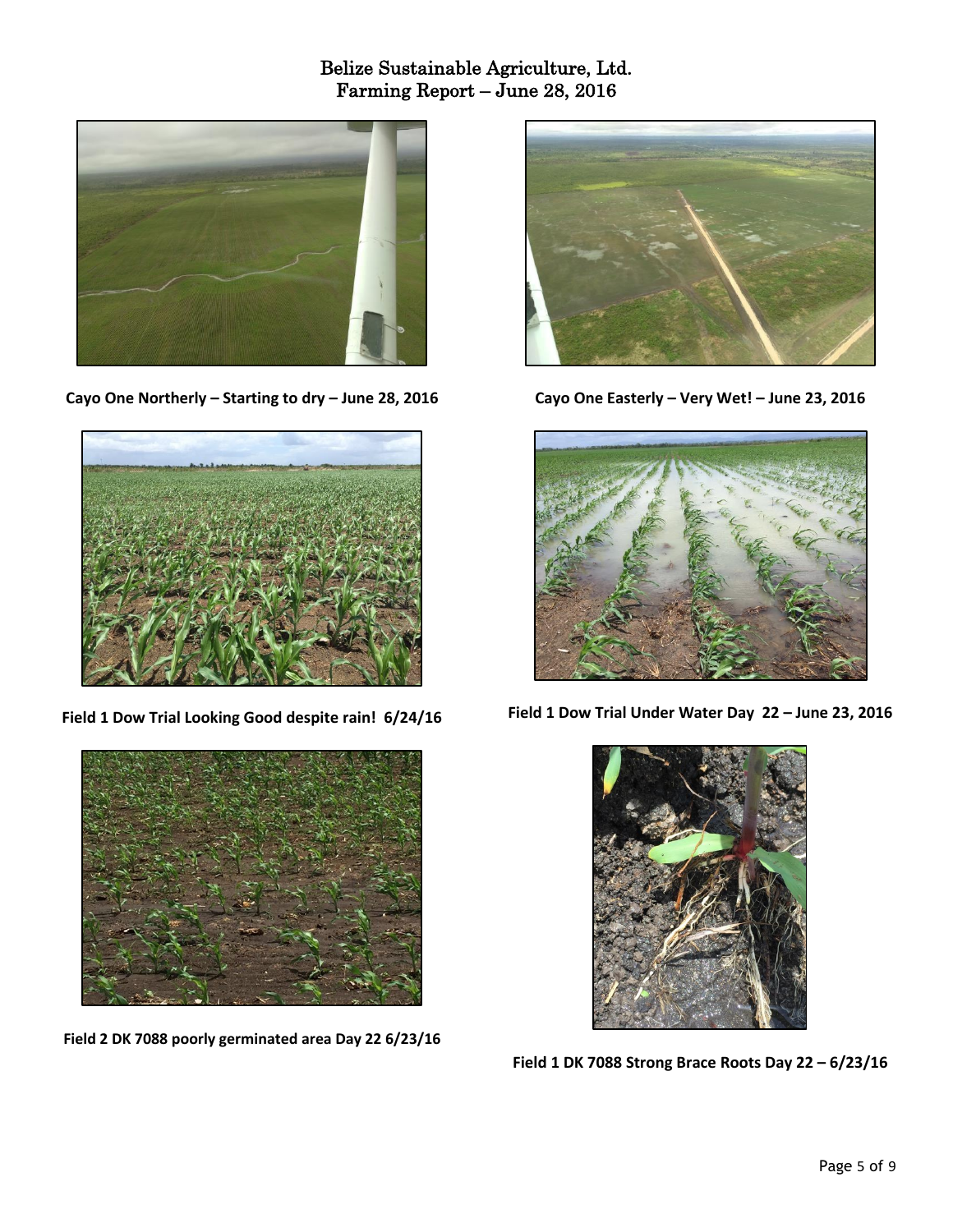#### **Market Conditions and Conclusion**

Grain prices remain broadly unchanged in Belize during the past month, notwithstanding the recent improvement in global prices. They continue to remain mostly stable over the six months since the end of the 2015 harvest, once again with the exception of weaker soybean prices which appear to have found a bottom.

#### Corn

Corn prices remain unchanged from last reporting period (BZD 29.00/cwt; \$8.12/Bu; \$320/mt) and there are indications that prices will remain high. Large areas in the Cayo District have been forced to replant, which can be partially attributed to poor germination of the widely planted DeKalb and Pioneer seed varieties. There are other areas (notably in Orange Walk) which only received sufficient rainfall over the last 2-3 days to allow planting. It is expected that the countrywide rains received over the past few days will further delay planting due to excess moisture.

So domestic corn production, already experiencing some crop transfer into sugarcane, may be challenged to meet domestic needs further supporting domestic prices irrespective of international prices.

#### **Soybeans**

Soybeans in Belize remain have stabilized in price, and the new topic of discussion is the difficulty in obtaining good seed. #1 Grade Soybeans continue to sell at 50.00/cwt (USD 550/mt), with lower grade #2 steeply discounted at \$40.00/cwt. (USD 440/mt).

Seed shortage remains a perennial problem which deserves some attention. It is quite conceivable that good production and storage practices could result in a profitable business opportunity for CSA.

#### Edible Beans

Edible beans, with the exception of black eyes are selling at slightly reduced prices. Available volumes are shrinking with steady, slow sales to the Caribbean. However, Black eyed beans sales are virtually non-existent and the reasons for this are unclear; inventories remain are very high although prices are stable.

We are somewhat disappointed by the return of another very wet June. However, unless extreme weather conditions persist, and despite issues with some of our DK 7088 seeds, we are confident that Cayo One will be able to demonstrate its considerable potential. It is also very comforting to see that regional market conditions remain quite *buoyant, despite generally weak agricultural commodity prices on global markets.*

We remain more convinced than ever that the key to properly mitigating all but the most extreme weather scenarios *is the rapid implementation of our planned drainage and irrigation systems.*

Thanks! - Abram Dyck, John Peters, and the Farming Report Editorial Team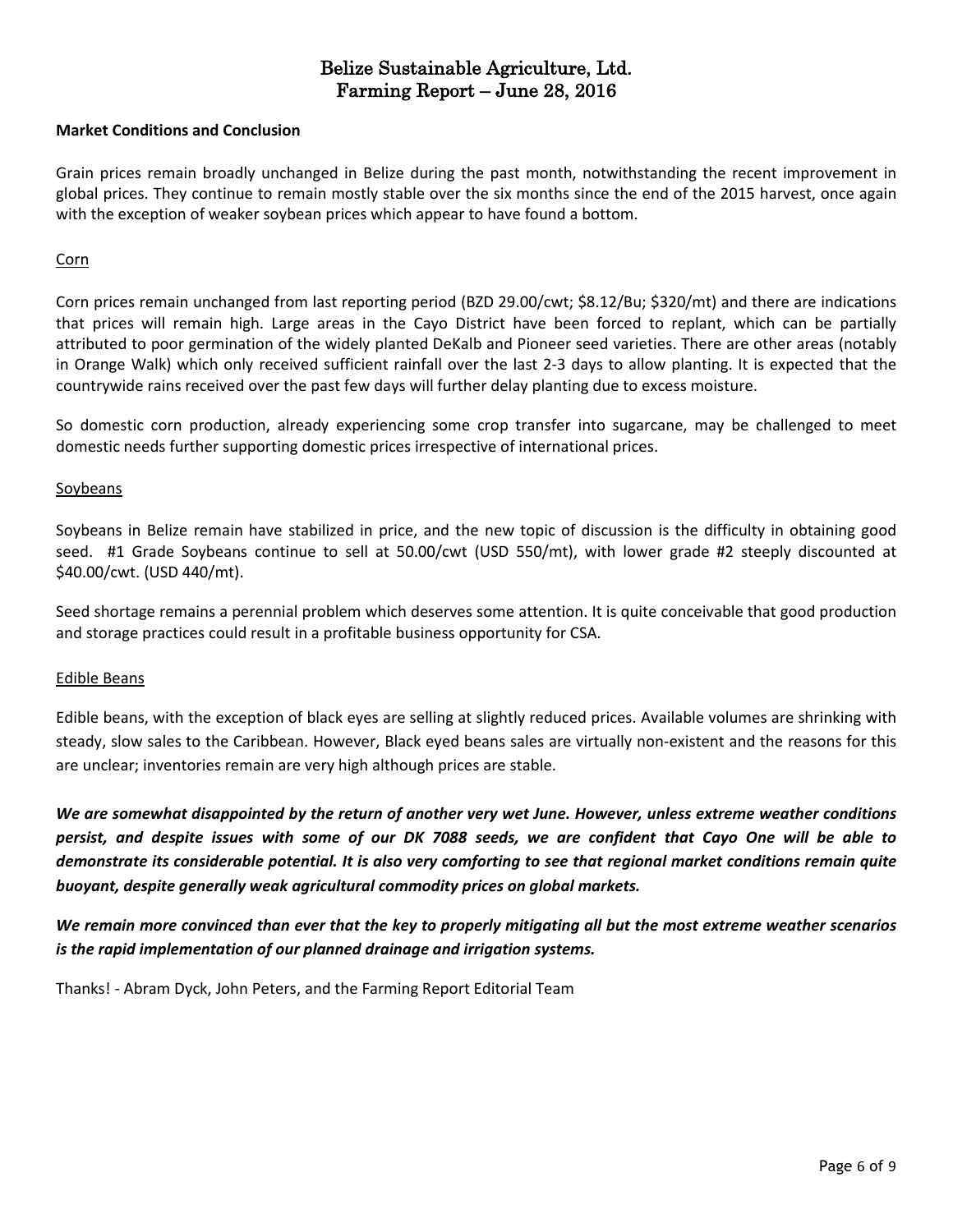| <b>Grower</b> | Location | <b>Field</b><br># | <b>Acres</b> | Irr<br>? | Soil<br><b>Type</b> | Crop             | <b>Seed Variety</b><br>(count/acre) | Plant<br><b>Date</b> | <b>Stand</b><br><b>Date</b> | <b>Fertilizer</b><br>Program<br>(For full details of<br>applications, refer<br>to Lot Records)                                                      | <b>Comments</b>                                                                                                                                                                                                                               |
|---------------|----------|-------------------|--------------|----------|---------------------|------------------|-------------------------------------|----------------------|-----------------------------|-----------------------------------------------------------------------------------------------------------------------------------------------------|-----------------------------------------------------------------------------------------------------------------------------------------------------------------------------------------------------------------------------------------------|
| <b>BSA</b>    | Cayo One | 1a                | 14           | N        | <b>Black</b>        | Corn<br>(Yellow) | DeKalb 7088<br>27,656               | June<br>$\mathbf{1}$ | June 7                      | Base<br>13.3-30.3-13.2-1.8S<br>330lbs/acre<br>Liquid<br>Aporte-M<br>2L/Acre<br><b>TRIAL</b><br>Vermiplex<br>4L/Acre<br>$46 - 0 - 0$<br>100 lbs/acre | Land Preparation underway<br>May 1, 2016; continues May<br>17, 2016 under good<br>conditions; finished May 23.<br>Planting June 1. Vigorous<br>emergence June 5-10. Above<br>average June 25 plant count<br>for DK-7088 at 24,000/acre.       |
| <b>BSA</b>    | Cayo One | 1 <sub>b</sub>    | 24           | N        | <b>Black</b>        | Corn<br>(Yellow) | Dow<br>3383<br>27,656               | May<br>31            | June 7                      | Base<br>13.3-30.3-13.2-1.8S<br>330lbs/acre<br>Liquid<br>Aporte-M<br>2L/Acre<br>$46 - 0 - 0$<br>100 lbs/acre                                         | Land Preparation underway<br>May 1, 2016; continues May<br>17, 2016 under good<br>conditions; finished May 23.<br>Planted May 31. Vigorous<br>emergence June 5-10. June 25<br>plant count at 27,000/acre                                      |
| <b>BSA</b>    | Cayo One | 1 <sub>c</sub>    | 24           | N        | <b>Black</b>        | Corn<br>(Yellow) | ASG<br>R9000<br>27,656              | May<br>31            | June 7                      | <b>Base</b><br>13.3-30.3-13.2-1.8S<br>330lbs/acre<br>Liquid<br>Aporte-M<br>2L/Acre<br>$46 - 0 - 0$<br>100 lbs/acre                                  | Land Preparation underway<br>May 4, 2016; continues May<br>17, 2016 under good<br>conditions; finished May 23.<br>Planted May 31. Vigorous<br>emergence June 5-10.<br>Vigorous emergence June 5-<br>10. June 25 plant count at<br>26,000/acre |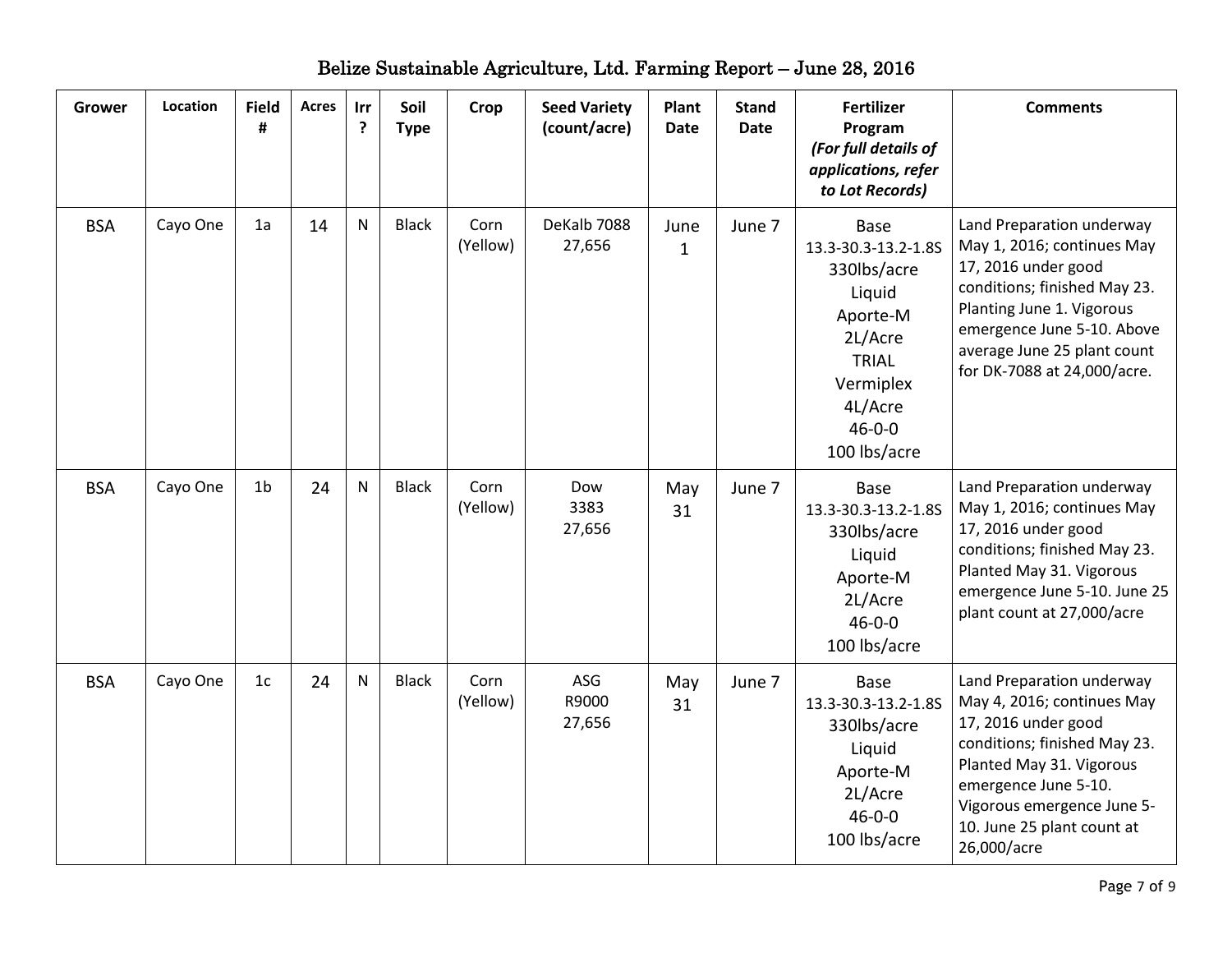| <b>BSA</b> | Cayo One |  | 284 | N | Black | Corn<br>(Yellow) | Dekalb 7088<br>27,656 | May<br>28-31 | June 7 | Base<br>13.3-30.3-13.2-1.8S<br>330lbs/acre<br>Liquid<br>Aporte-M<br>2L/Acre<br>$46 - 0 - 0$<br>100 lbs/acre | Land Preparation underway<br>May 4, 2016; continues May<br>17, 2016 under good<br>conditions; finished May 27.<br>Planted May 28-31. Vigorous<br>emergence June 5-10<br>followed by disappointing<br>June 25 plant count at<br>2X,000/acre |
|------------|----------|--|-----|---|-------|------------------|-----------------------|--------------|--------|-------------------------------------------------------------------------------------------------------------|--------------------------------------------------------------------------------------------------------------------------------------------------------------------------------------------------------------------------------------------|
|------------|----------|--|-----|---|-------|------------------|-----------------------|--------------|--------|-------------------------------------------------------------------------------------------------------------|--------------------------------------------------------------------------------------------------------------------------------------------------------------------------------------------------------------------------------------------|